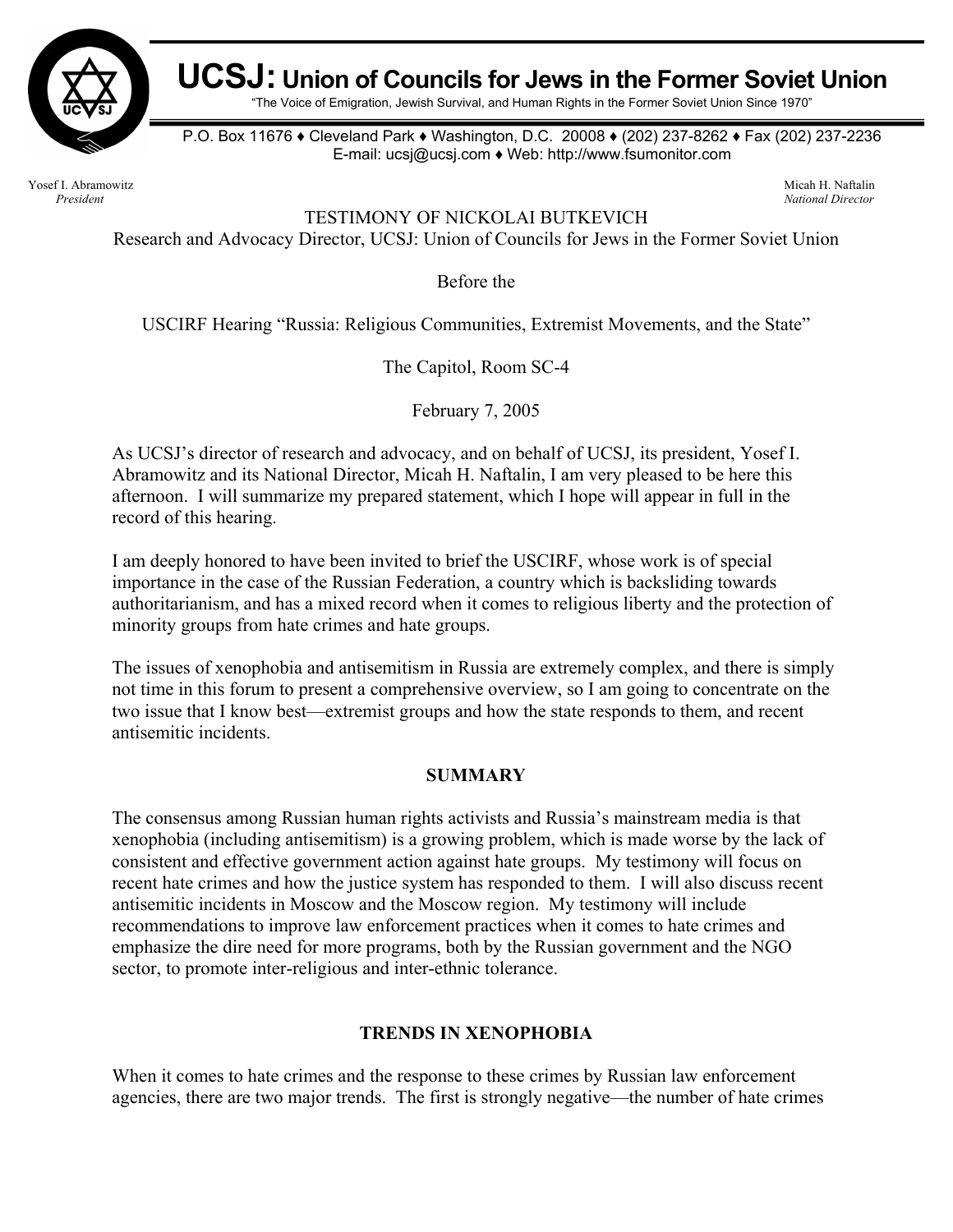and membership in hate groups continues to climb. At the same time, there is a second, weaker trend of better law enforcement practices vis a vis hate crimes and hate groups. Russian federal and local authorities are clearly taking this problem more seriously, after years of denial and inaction. However, the positive nature of this trend (which includes commendable statements by President Putin) is weakened by pockets of denial and racism within law enforcement agencies, and the clear fact that this long overdue crackdown, while commendable and necessary, does not seem to be working. Instead, it appears that the years of official inaction in the face of this problem have allowed xenophobia and hate groups to spread to such an extent that they may no longer be controllable.

# *Hate Crimes Up; Hate Groups Getting Stronger*

Starting in the late Yeltsin period, the number of hate crimes reported by UCSJ and other human rights groups have increased, as have the membership of neo-Nazi skinhead groups, their geographical scope, and the viciousness of their crimes. Unfortunately, reliable statistics on hate crimes or the number of neo-Nazis in the country are impossible to come by, since many local law enforcement agencies have for years actively tried to cover them up by classifying them as ordinary acts of "hooliganism."

Anecdotally, while back in the 1990s reports of hate crimes crossed my desk two or three times a week, now it is not uncommon for that many reports to come in a single day. Even worse, these are only the reported number of attacks. Given the reluctance of many law enforcement officials to honestly address the problems posed by hate groups, combined with the many reports of racist attitudes and actions on the part of some police officers, and the illegal migration status of many of the victims, it is a fair assumption that the true number of hate crimes is much higher.

There are similar problems with estimating the number of skinheads in the country. Ten years ago, the estimated number of skinheads was in the hundreds, and almost all of them were in either Moscow or St. Petersburg. The US State Department's most recent human rights report now puts the number of skinheads in Russia at 50,000. MVD figures put the number between 15-20,000, which makes Moscow's police chief Vladimir Pronin's January 28, 2005 statement that no organized skinhead gangs exist in Moscow even more astounding.

Given the informal structure and somewhat secretive nature of most Russian neo-Nazi groups, I am rather skeptical of the veracity of these figures. Suffice it to say that it is clear that the skinhead movement has grown at an explosive pace, and that it is no longer just a problem for residents of Moscow and St. Petersburg. I have read reports of skinhead activity taking place in dozens of cities, many far beyond the borders of the ethnic Russian heartland, including in the traditionally more tolerant regions of Siberia and the Far East.

Throughout the 1990s, the major instigators of racist and antisemitic violence were structured, hierarchical neo-Nazi parties such as Russian National Unity (RNU) or certain radicalized Cossack formations, primarily composed of adult males, some well into middle age. The RNU had national reach, some basic coordination between its regional branches, a national leadership, periodicals, regular conferences in Moscow, and a web site to spread the movement's propaganda. Five years ago, the RNU broke up into several splinter organizations, and though some of its stronger regional branches have survived, it is for the most part a spent force whose place has been taken by the skinheads.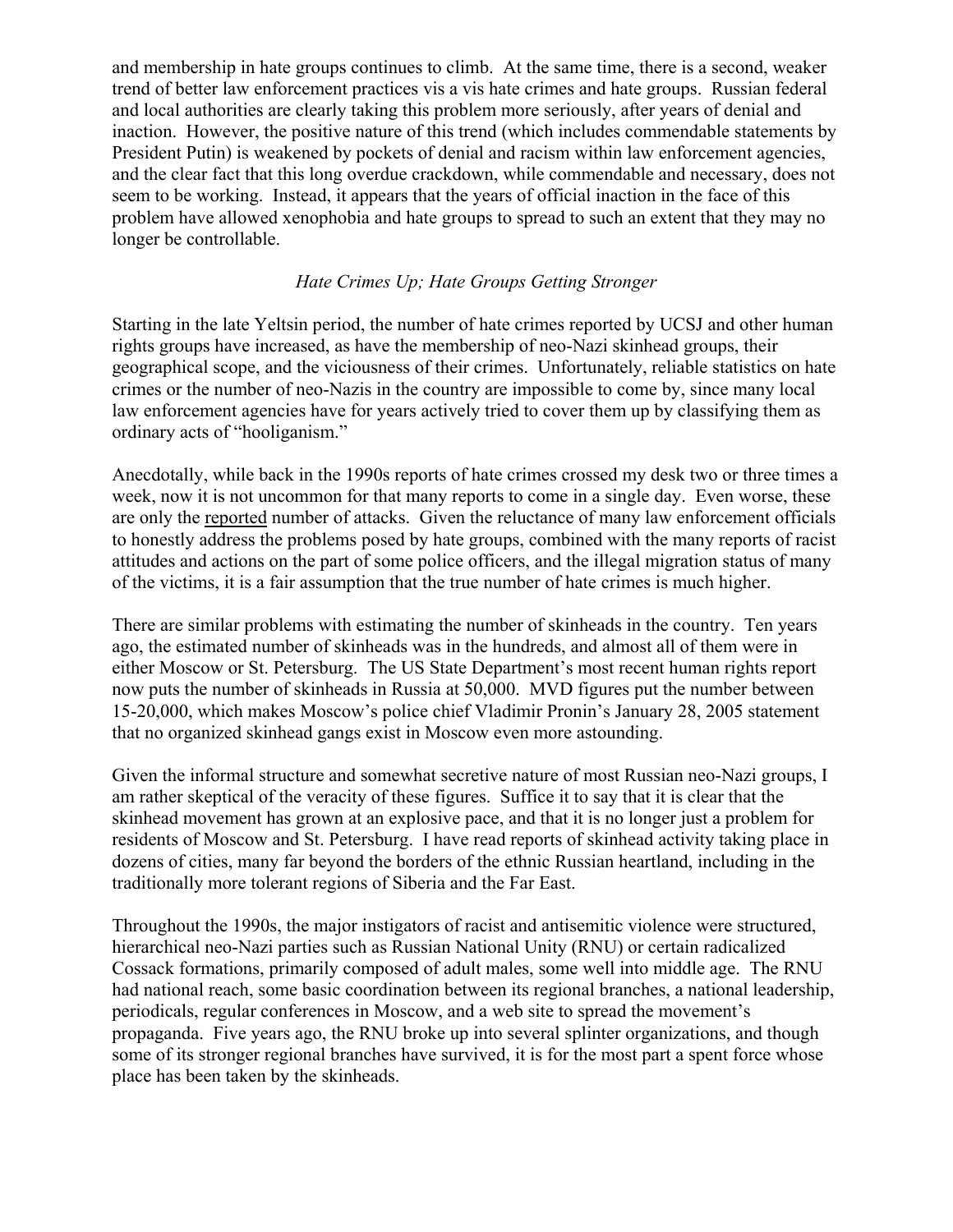Most skinhead gangs are made up of neighborhood youths who have banded together to "cleanse" their area of non-Russians and homeless people. With the exception of some of the more established Moscow gangs, they tend to be uncoordinated and have a limited understanding of the neo-Nazi philosophy to which they adhere; they simply feel that non-Russians are responsible for the problems they and their country are facing, and have taken it upon themselves to seek violent solutions. In groups, they hunt the streets looking for non-Russian victims, whom they beat and kill without mercy, often in front of numerous witnesses. Unlike the RNU, skinheads don't seem to have many friends within local law enforcement agencies, and are therefore more likely to run afoul of the law. This has led some skinheads to dispense with their trademark haircut and clothes in an effort to avoid attracting police attention. There have been several reports recently of "ordinary" youths attacking ethnic minorities in the style of the skinheads (i.e. knocking an isolated victim to the ground and kicking him multiple times in the head while screaming neo-Nazi slogans), which can either be explained by skinheads' efforts to avoid the police or by the fact that skinheads are sometimes accompanied in their attacks by novice members or youths who sympathize with their ideas, but aren't quite ready to live the inyour-face lifestyle of an open neo-Nazi.

# *Improvements in Law Enforcement Practices*

While ethnically and religiously motivated crimes have become a regular feature of Russian life, it should be noted that there have been some improvements in the way Russian police deal with hate crimes. Before I describe this trend, it is necessary to provide some background information on relevant sections of the Russian Criminal Code.

While I use the term "hate crime" throughout my testimony as a shorthand for ethnically or religious motivated violence, this term does not exist within Russian legislation. Instead, the usual Russian law enforcement practice has been to classify such crimes as ordinary "hooliganism," vandalism, or murders, in what many Russian human rights activists believe is a deliberate effort to cover up the problem. In the relatively rare instances in which ethnic or religious hatred is officially admitted as a motive, Article 282 of the Russian Criminal Code is usually tacked onto a hooliganism or murder charge. Increasingly, other even more rarely used sections of the Criminal Code are starting to be applied to crimes motivated by ethnic or religious hatred.

Article 282 prohibits "actions directed toward the instigation of nationalist, racial or religious animosity, humiliation of national pride or, similarly, propaganda of exclusiveness, superiority or inferiority of citizens on the principle of their affiliation to religion, nationality or race." While Article 282 was primarily designed to combat hate speech, it is often used *de facto* by prosecutors as the equivalent of a hate crimes statute. This legal inconsistency, combined in some cases with clear antisemitic or racist bias on the part of prosecutors, judges, and juries, leads to many Article 282 cases falling apart, either within the investigative stage or during trial. There is the additional problem that many prosecutors feel that intent has to be proven in order to convict under Article 282. However, the word "intent" does not appear anywhere in the statute, as it did in an earlier version of the law before the mid-1990's reforms of the Criminal Code. From what I understand, the omission of the word "intent" back then was deliberate, motivated by complaints from human rights activists that having to prove intent was so burdensome that it made the law practically unusable. Nevertheless, some prosecutors continue to cite this apparently non-existent problem in their justification for not bringing Article 282 charges, though it should be noted that this excuse is used less frequently than in the past.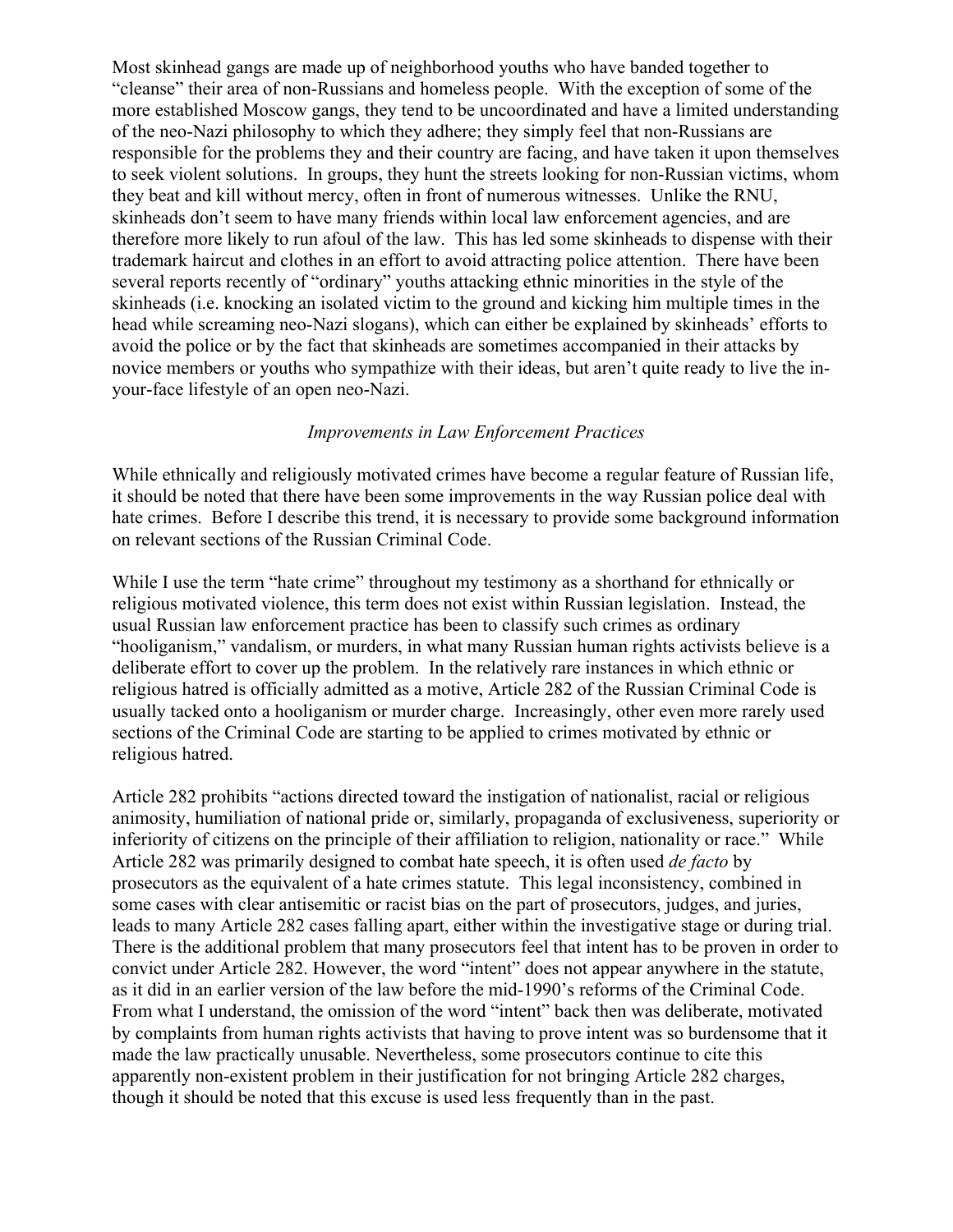The misuse of this law becomes even clearer when one takes into account that there are other provisions of the Criminal Code that appear to be useful tools for prosecuting what we in the US would call hate crimes. Unfortunately, their use is extremely rare.

Article 105, which covers murder, contains a section (Section 2, Paragraph L) which prohibits murder "motivated by national, racial or religious hatred or animosity." Article 111, which covers aggravated assault, and Article 112 (assault), contain sections (Section 2, Paragraph E in both) with the exact same language. However, until 2004, these three provisions were essentially moribund.

# *The Use and Misuse of Anti-Hate Crimes Legislation*

Throughout the 1990s and early 2000s, most reported hate crimes resulted in no arrests. The vast majority of government officials and political leaders either completely ignored the problem or made statements minimizing it, terming it "ordinary hooliganism" or "children's pranks." Starting in 2002, however, the number of arrests of skinheads started to increase in Moscow. In 2003-2004, the same thing began to happen in Saint Petersburg and some other cities. Official rhetoric on this issue changed as well, to the point that the head of the MVD last year finally admitted that skinheads exist in Russia and pose a threat to social order. Unfortunately, he was almost immediately contradicted by his second in command, who tried to minimize the problem, making it obvious that denial is still a major problem within some law enforcement circles. President Putin made a number of important and useful statements condemning racism and antisemitism. Clearly, Russian officials were starting to take neo-Nazi groups more seriously as they grew in size and geographical scope.

Around the same time, Article 282 prosecutions started to rise, according to a study published lastyear by UCSJ's Moscow affiliate—the Moscow Bureau on Human Rights.<sup>1</sup> However, very few of these cases ever made it to a court, and if they did, they almost always resulted in suspended sentences. The one exception to this rule was if the perpetrator was accused of being a Muslim extremist, especially if he was accused of being a member of a Chechen rebel group. While the threat of Islamic radicalism in Russia should not be discounted, this disparity showed the government's dangerously skewed priorities, since ethnic Russian extremists were, in comparison, treated with kid gloves.

The Bureau's study was based on statistics collected by the office of the Prosecutor General on Article 282 cases dating from the first three years of Vladimir Putin's presidency: 2000-2003. According to these statistics, in 2000, there were 17 Article 282 cases in Russia; eight of which were brought before a court. In 2001, there were 32 Article 282 cases, only six of which got as far as a court. In 2002, the number of Article 282 cases jumped significantly to 74, 19 of which were sent to a court. In 2003, 72 cases were brought under Article 282; only 11 ever made it to a court.

The cases profiled by the Bureau included both instances of illegal hate speech, which Article 282 was primarily intended to combat, and hate crimes, including assaults and murders, which

 $\overline{a}$ 

<span id="page-3-0"></span> $<sup>1</sup>$  A more extensive English language summary of this report, along with the full Russian language text of the Bureau's report, can be</sup> found at: http://www.fsumonitor.com/stories/081904Russia.shtml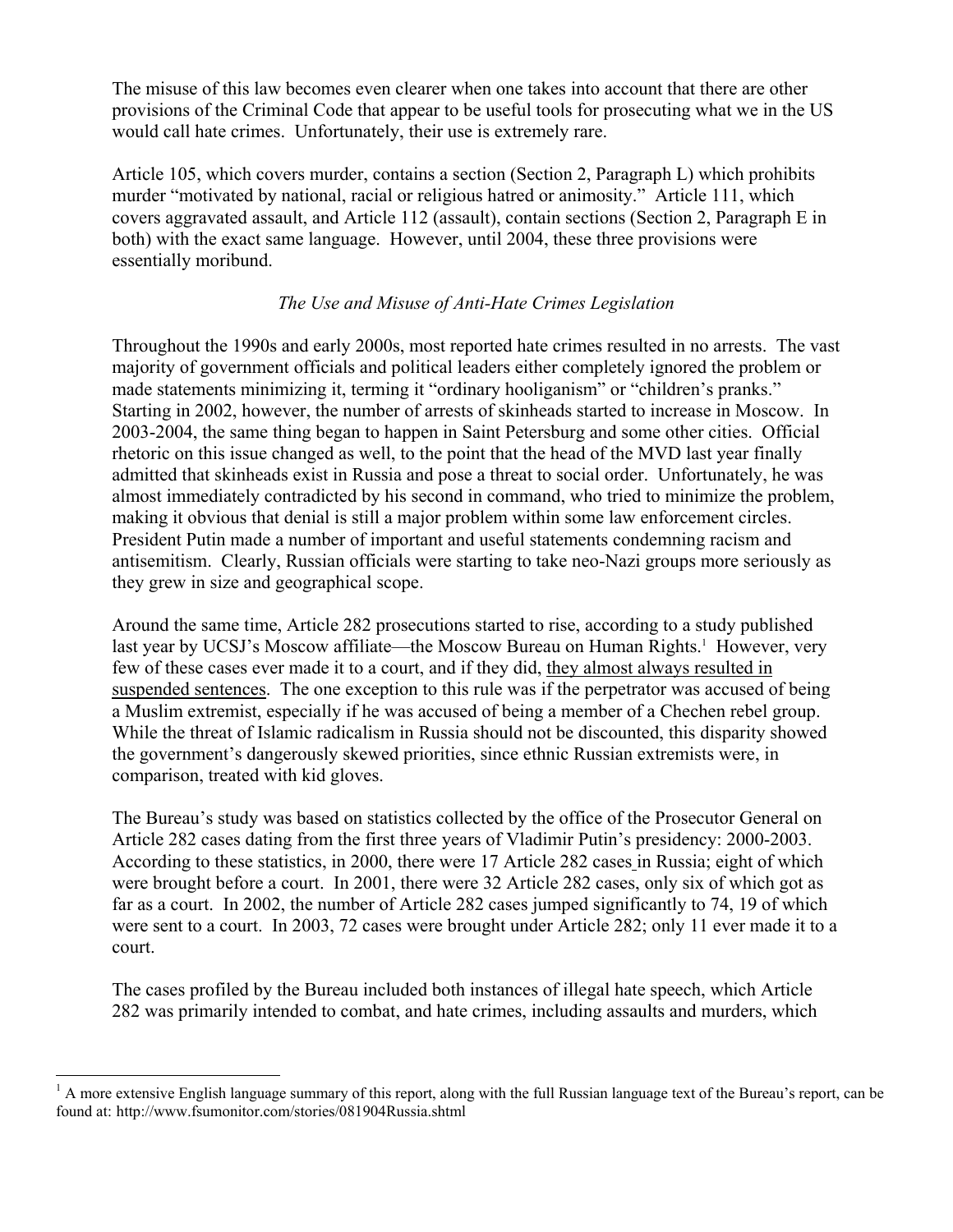would have been more appropriate to prosecute under the appropriate sections of Articles 111 (aggravated assault), 112 (assault), and 105 (murder).

Until 2004, I was only aware of three cases in which these articles were applied in the decade since the Criminal Code was reformed—in two of those cases, those specific charges were dropped; in 2003, one Article 105 case in Moscow ended in a guilty verdict (the case dealt with the murder by skinheads of an Armenian youth in 2002). However, in 2004, at least three such cases were opened in connection with the following crimes committed by skinhead gangs: The murder of an African student in Voronezh, the murder of a Tajik Roma girl in St. Petersburg, and the murder of an ethnic Avar man in Saratov.

These unprecedented steps in Russian law enforcement practices raise the hope that at least some local law enforcement agencies have decided to transform what were once moribund sections of the law into the effective countermeasure against hate crimes that they were intended to be.

The murder in Voronezh is an interesting case study of how law enforcement agencies are beginning, with some reluctance, to change their approach.

On February 21, 2004 skinheads stabbed an African student there to death. The murder received prominent coverage in the Russian media, partially due to constant reports from local and national NGOs that accurately portrayed Voronezh as a city with a particularly vicious skinhead movement and dangerously indifferent law enforcement agencies. (Indeed, the heads of the regional FSB and MVD both made separate statements in 2002 and 2003 denying that skinheads even exist in Voronezh, despite dozens of reported neo-Nazi attacks, and in the late 1990s, the local RNU mounted joint patrols with the police in some areas of the city.)

Even after three skinheads were arrested in connection with the murder, local law enforcement agencies denied that it was a racist crime; they even allegedly spread rumors that the African student was killed because he used the services of a prostitute and refused to pay, or that he was involved in drug trafficking and got what was coming to him.

On March 19, one of the arrested skinheads blew these theories out of the water when he announced to the Leninsky District Court that they murdered the student because: "We were bored and decided to go to Mir Street, where there are many foreign [student] dorms, and kill a black."

It later emerged that two of the accused murderers had received suspended sentences the previous year in connection with an assault on a different African student, a clear example of how the laxness of the Russian justice system towards neo-Nazis can sometimes inspire in them a dangerous sense of impunity.

To the credit of the local authorities, they eventually decided to bring hate crime charges under Article 105 (Section 2, Paragraph L). A conviction was achieved in late 2004, and the student's murderers got long prison terms.

The same is true of the St. Petersburg murder case mentioned above, in which no arrests were made for several months until the murder of another Tajik girl—Khursheda Sultanova—spurred local police to take the first murder more seriously. Miss Sultanova's murderers were also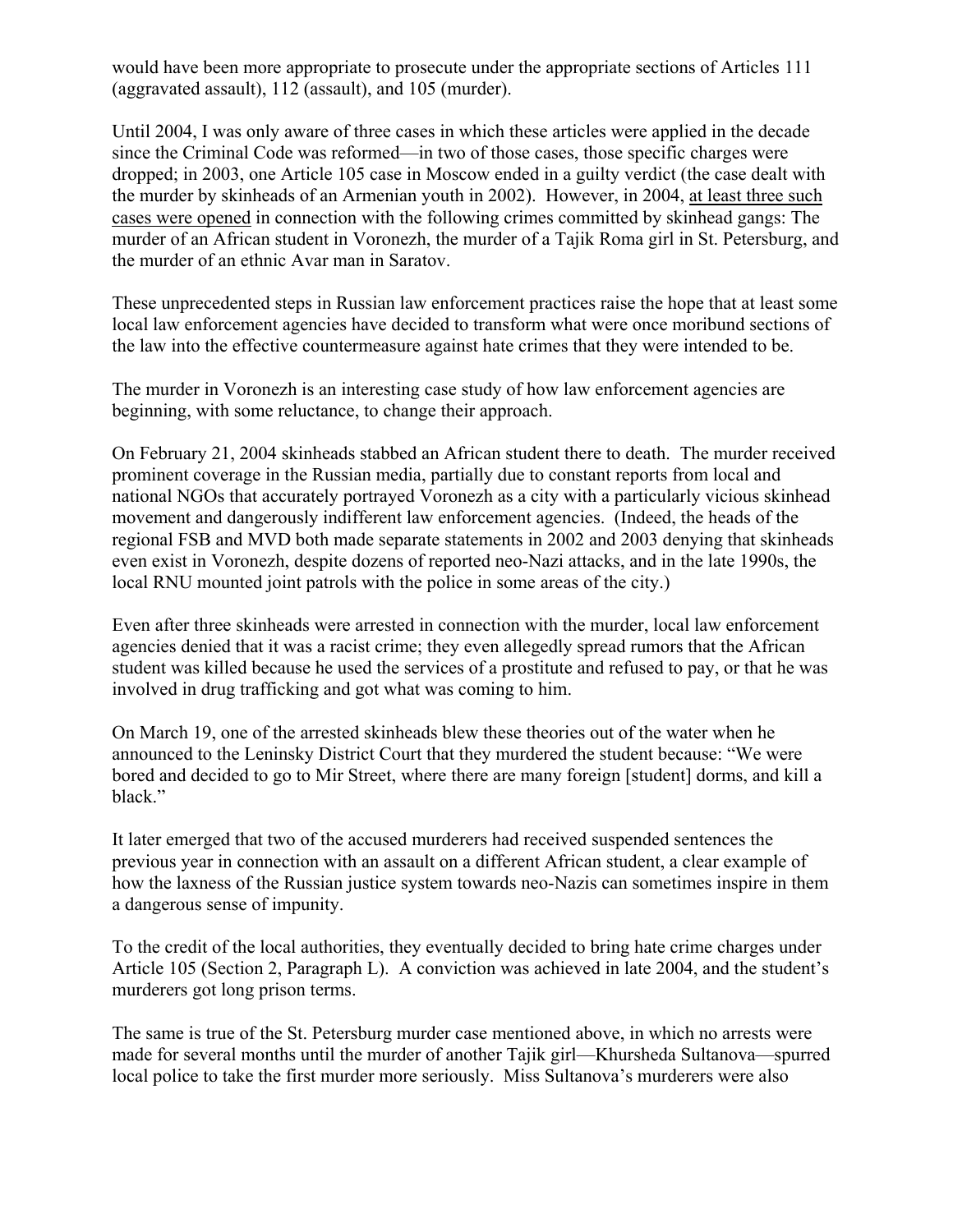caught, but hate crimes charges against them were eventually dropped. The Saratov murder trial mentioned above is set to begin later this month.

# **RECENT ANTISEMITIC INCIDENTS IN RUSSIA**

### *Violent Incidents in Moscow and the Moscow Region*

Ironically, 2005 began with the Russian government criticizing the US State Department report on global antisemitism, which expressed concern over antisemitism in Russia. A Foreign Ministry statement argued that: "As for the content of the document, the effort by its authors to somehow combine objective evidence from the Russian Jewish community about the lack of antisemitism at the state level in Russia with an expression of 'concern' about certain instances of religious and ethnic intolerance 'in localities' and from a series of political parties appears openly artificial… We are open to constructive dialogue, but we consider mentorism and groundless accusations simply inappropriate."

In far less diplomatic terms, Dmitry Rogozin, head of the Motherland party, some of whose members were criticized in the report for inciting antisemitism, called its authors "idiots" who deserve to be fired.

Unfortunately, the first month and a half of 2005 have shown that the State Department's concerns were well placed. So far this year, there has been a sharp increase in reported antisemitic attacks in Moscow. At the same time, an extremist newspaper published a letter with the signatures of 19 members of the State Duma that was sent to the Prosecutor General's office demanding that all Jewish organizations in Russia be banned, and accused Jews of drinking the blood of Christians in ritual murders. The driving force behind this letter appears to be members of Mr. Rogozin's Motherland party.

On January 1, a wooden synagogue in the Moscow suburb of Saltykovka caught fire in a suspected arson attack. Izidor Vayzer, head of the local Jewish community alleged in an interview with the Russian Jewish news service AEN that local police were dragging their feet in investigating the crime.

"It was obvious that this was an arson—on the burned out terrace there was neither electrical nor gas outlets, Mr. Vayzer claimed." In addition, footprints in the snow were spotted by community members from the outlying fence to the building. "We photographed these tracks and are now trying to get a criminal investigation started. The police accepted our request, but they aren't going to open an investigation until the fire inspectors conclude that it's an arson. The tracks are already covered with [new] snow, and we can't find the inspectors because the entire country is on holiday until the  $11^{th}$ ." (Police later opened an arson investigation, though I am not aware of any arrests in connection with this incident.)

According to Mr. Vayzer, extremist nationalists were probably responsible for the arson. "There is a powerful branch of the RNU [in Saltykova," he said. "Two of our youths have been beaten up… One of their mothers told us: 'Don't under any circumstance do anything in response to this, otherwise they'll come to our home and cut our throats.' So we had to back off."

In any event, police tend not to be particularly helpful, according to Mr. Vayzer: "When it comes to this [antisemitism], the law doesn't work. When I go to the police and say 'One of us Jews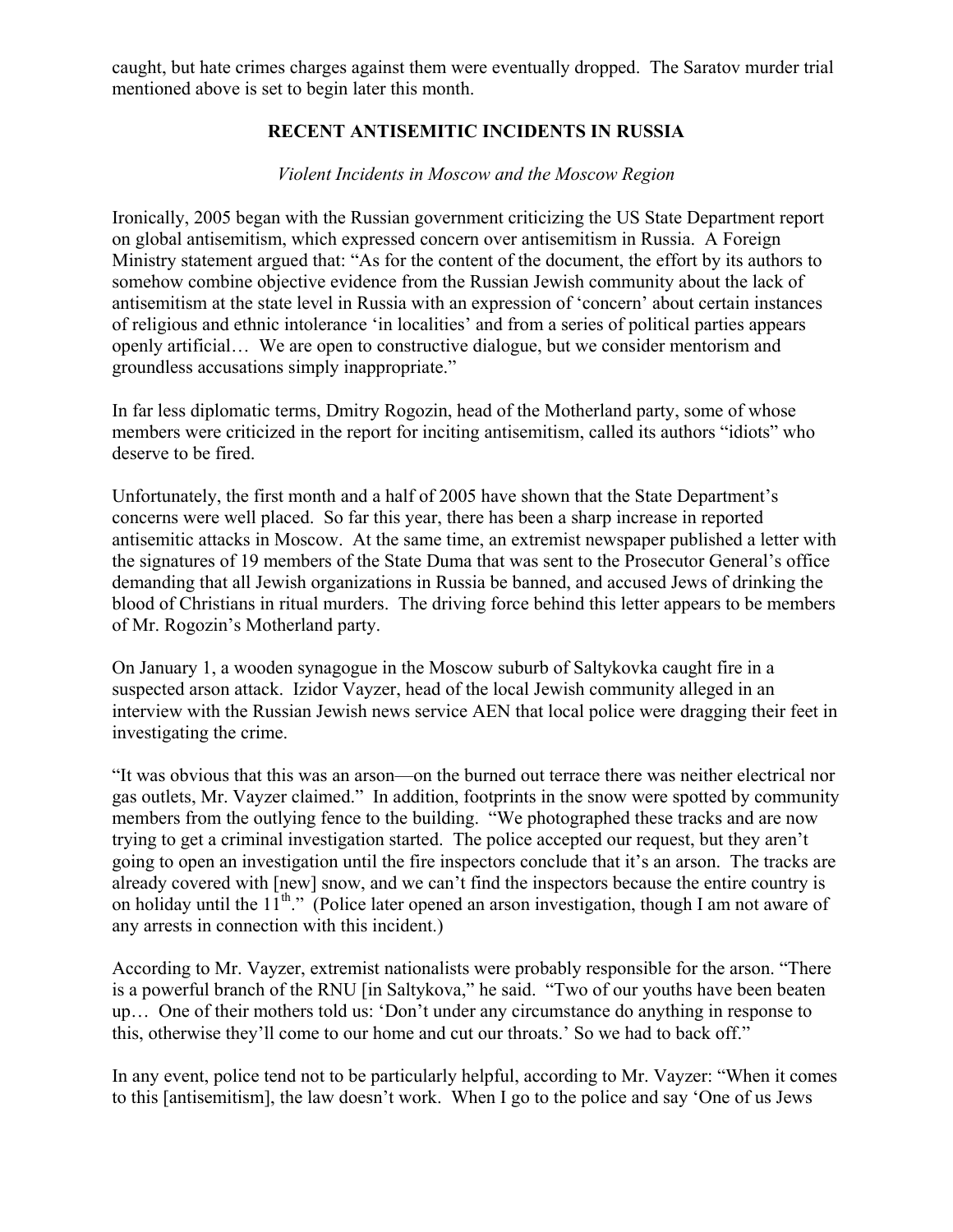has been insulted' they just answer 'Ya, ya, ya'" and don't do anything about it beyond going through the motions.

Even worse, Mr. Vayzer claimed, the RNU's presence in the town came about because the local police invited the RNU in to "bring order to the market place," where, presumably, many non-Russians trade. "They began to bring about a Russian order. They beat up Koreans, then Azeris." Police officials then had second thoughts, and ended their cooperation with the neo-Nazis. However, by then, the RNU leaders had bought control over the market place.

The same day as the suspected arson in Saltykova, a resident of Moscow was attacked on the city's metro simply because he looks like a Jew, according to a January 14, 2005 report by the Moscow Bureau on Human Rights, UCSJ's Moscow affiliate. Leonid Tysyachny was waiting for a metro train on New Year's day at the Pushkinskaya station when he was reportedly assaulted by a man identified in the report as D. Savitsky. According to the Moscow Bureau, Mr. Savitsky was arrested by metro police, and during his interrogation "did not hide that fact that he attacked Tysyachny only because he looks like a Jew."

Despite causing his victim what the Moscow Bureau termed "serious bodily injuries," Mr. Savitsky was freed, and no criminal investigation has yet been opened into the attack. The Moscow Bureau sent a request to the city's top prosecutor, asking that he take the case under his personal control.

In mid-January 2005, Rabbi Alexander Lakshin was beaten by a group of youths who shouted "kikes" while kicking him and hitting him with bottles in Moscow's Marina Roshcha district, near one of the city's main synagogues. The rabbi received multiple head injuries and a bone in his lower back was broken. Two hours before that incident, an Orthodox Jewish couple was attacked near by. A January 17, 2005 report by RIA Novosti cited a FEOR (Federation of Jewish Communities of Russia) spokesman saying that five antisemitic attacks have taken place in the Marina Roscha district near the Jewish community center over the past month and that one of Russia's two chief rabbis, Beryl Lazar, had sent a letter to law enforcement agencies asking for greater protection for Jews in Marina Roscha.

Three unemployed men ranging in age from 18-26 years old were arrested in their homes on the evening of January 19, 2005 in connection with the attack. The three were charged with "hooliganism" rather than assault motivated by ethnic or religious hatred, a decision that has been criticized by Jewish leaders, most prominent among them Rabbi Lazar, who was quoted in a January 18, 2005 Gazeta.ru article as saying that: "We have on multiple occasions asserted that crimes committed on ethnic or racial grounds cannot and should not be seen as typical hooliganism."

#### *The Duma Letter*

In late January 2005, the Russian and international press reported that a letter signed by 19 members of the State Duma and over 400 other people had been sent to the Prosecutor's Office calling for a ban on all Jewish organizations in Russia and containing numerous antisemitic slurs. There has been some confusion in the international media about how many of these deputies have claimed never to have signed the letter, or have later repudiated it. The Jewish Telegraphic Agency, for instance, reported that all but one of the signers had "repudiated" the letter, leaving the impression that the other 18 had publicly either claimed not to have signed it, or have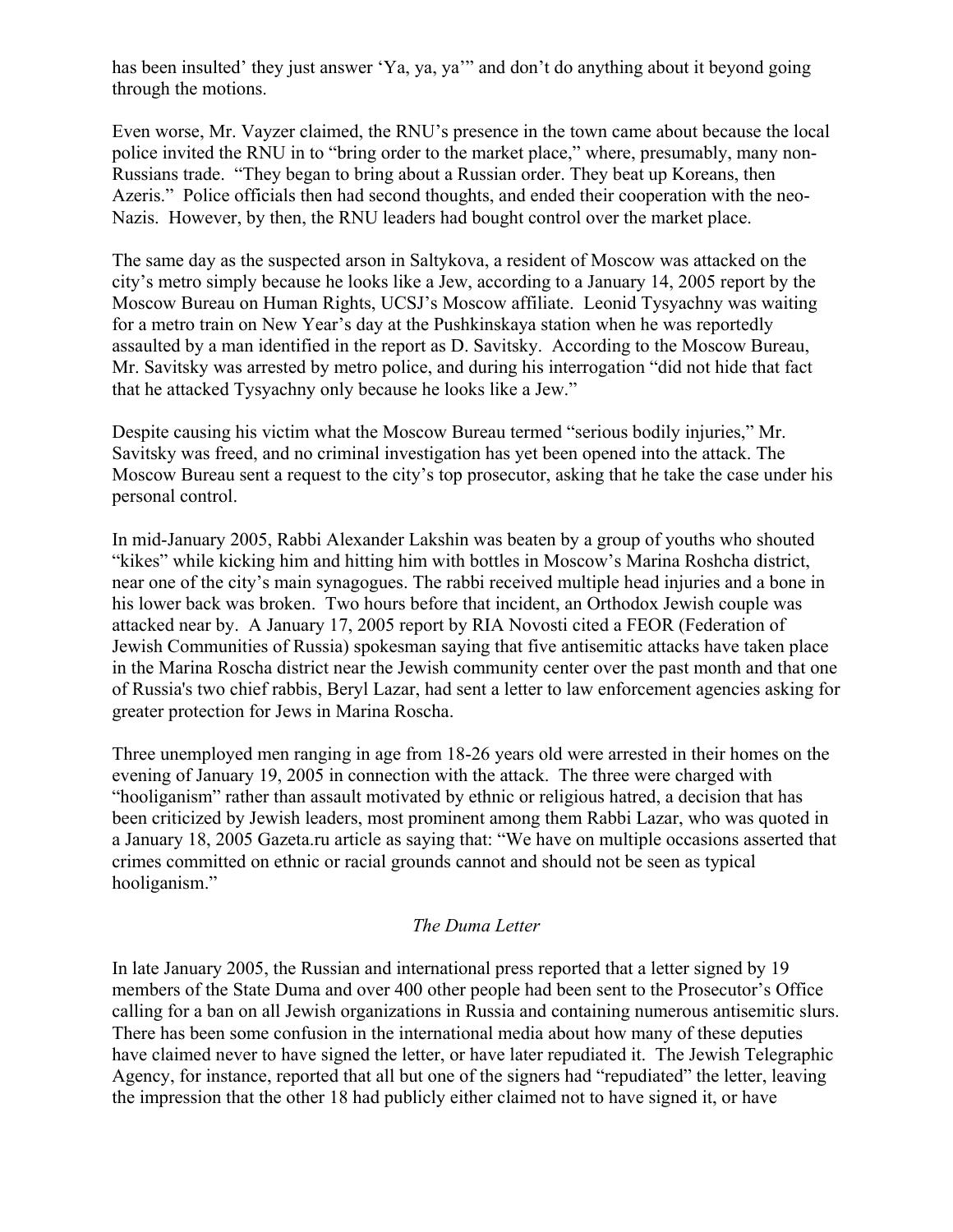disassociated themselves from the ideas expressed in the letter. However, it appears that only the request within the letter to ban Jewish organizations had been "taken back" by some of the Duma members who signed it, not the words directed against Jews.

The following information is what I have been able to glean from the text of the letter and subsequent media reports: Of the 19 Duma deputies, four have publicly admitted to signing the letter: Aleksandr Krutov (the main organizer of the letter) and Andrey Savelev of the Motherland party, and Sergey Sobko and Nikolai Ezersky of the Communist Party, who said in a subsequent interview that Jews have too much power in the business world. A hostile and possibly inaccurate account in a Kaliningrad newspaper cited local Motherland deputy Vladimir Nikitin as claiming to have signed as well. Of the remaining 14 deputies, six are likely to have signed due to their history of making public antisemitic statements, but have made no comment on the letter. These six are Motherland deputies Nikolai Leonov, Igor Rodionov (a former Defense Minister under Yeltsin), Nikolai Pavlov, and Oleg Mashchenko, as well as Communist deputies Nikolai Kondratenko and Albert Makashov.

Two of the deputies whose signature appeared on the letter, Motherland deputy Aleksandr Chuev, and Communist deputy Pyotr Svechnikov, denied having signed it. I have no information about the remaining six reported signers.

In other words, at least four and very likely as many as 11 deputies did sign a letter which went way beyond the usual antisemitic canards that Jews control the media or world finances. Instead its authors dove face first into the muck of medieval superstition and fanaticism.

The letter contained subheadings with evocative titles like "Judaic Aggressiveness as a Form of Satanism" and arguments such as: "For the salvation of his soul, a Christian must frankly tell Jews about their dangerous deviation from the truth into satanism." Even the infamous "Blood Libel" (the myth widespread in the Middle Ages that Judaism requires its followers to ritually murder Christian children and use their blood to prepare matzo) was cited as an established fact:

In the Russian Empire, Jews, after the useless attempts of the tsarist government to make them "the same as everyone else," were deprived in the 19<sup>th</sup> century of the equality of rights: not because they were Jews by blood (the empire was multinational); not because they were non-Christian (so were Muslims, Buddhists and so forth.); **but because the Jewish religion is anti-Christian and human-hating, reaching as far as ritual murders. Many cases of this extremism were proven in court** (for example, see a study by a well-known scholar V. I. Dal "An Investigation of Murders of Christian Babies by Jews and the Use of Their Blood", St. Petersburg, 1884).

Media reaction to this letter was extremely hostile, and several officials condemned it, most prominently President Putin, who declared during an international event in Krakow to commemorate the Holocaust that: "We must unequivocally and unanimously tell present and future generations: no one has the right to be indifferent to antisemitism, nationalism, racial and religious intolerance... We are not working effectively enough. Even in Russia, the country which did more than any other country to defeat the Nazis, we unfortunately see signs of antisemitism. And I am also ashamed because of that."

The State Duma passed a resolution condemning the letter, with overwhelming support from the dominant pro-Kremlin party, United Russia. Motherland deputies abstained; the Communists and Vladimir Zhirinovsky's extremist nationalist LDPR (three explicitly antisemitic parties which won 1/3 of the party list vote in the December 2003 elections) voted against the resolution. The newspaper in which the letter was published, *Rus Pravoslavnaya*, was given an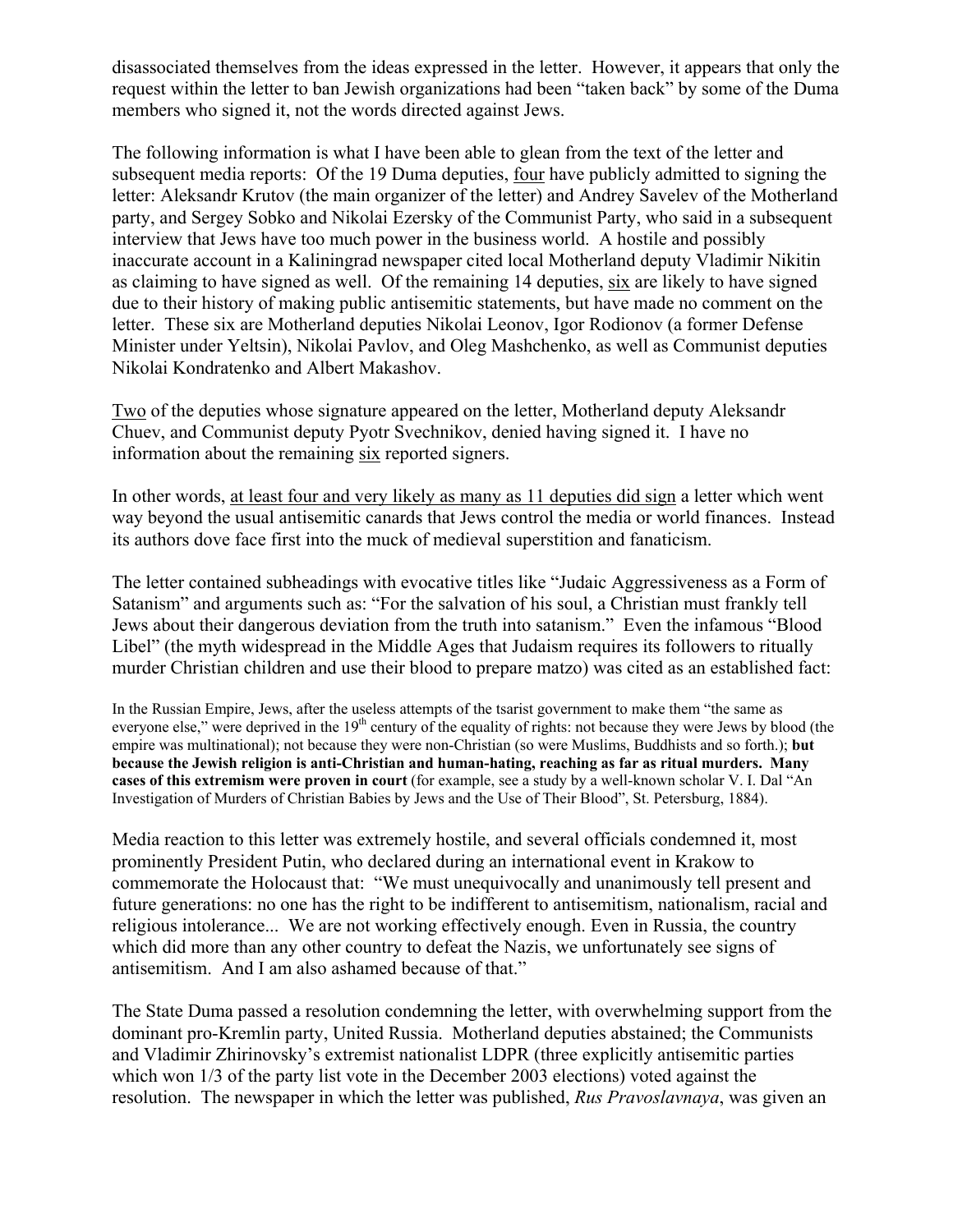official warning for inciting ethnic hatred; another such warning could be grounds for legal action to shut it down. Perhaps in response, Mr. Krutov and Mr. Savelev announced that they and the other signers of the letter were "taking back" their request for a ban on Jewish organizations in Russia, but they refused to repudiate the antisemitic slurs expressed in the letter. With the exception of Mr. Chuev, I have not seen any reports that indicate that other signers of the letter have repudiated it; most have apparently either refused to comment or have affirmed that they signed it.

There are various explanations for the timing of this letter, which became public at the same time that President Putin journeyed to Poland to mark the  $60<sup>th</sup>$  anniversary of the liberation of Auschwitz. The most plausible, in my opinion, is that the letter was sent some months earlier in an attempt by Mr. Krutov and some of his fellow antisemites in the Duma to protest incitement charges pending against Boris Mironov—an antisemitic writer who once served as Minister of the Press under Yeltsin. The Prosecutor's Office, so the story goes, held on to the letter and only released it in January 2005 as an attempt to both undermine the Motherland party at a time when it is attempting to take political advantage of a series of protests against the government's benefits reforms, and to distract public attention from these protests.

Whatever the reason, to me one point stands out as the most important. Several members of the Russian parliament, knowing that they will at some point have to face the voters for re-election, were so confident in the level of antisemitic sentiment within the electorate that they signed a letter accusing Jews of drinking the blood of Christian children.

#### **CONCLUSION**

Clearly, better law enforcement practices have not stemmed the tide of extremist violence. Better economic conditions and more funding by the Russian government and international foundations for tolerance programs are needed to bring these problems back to a manageable level. Programs such as the Swedish embassy's efforts to promote teaching about the Holocaust in Russian schools and the American NGO the Bay Area Council for Jewish Rescue and Renewal's "Climate of Trust" program, which twins Russian law enforcement officials with US counterparts in San Francisco with the goal in mind of teaching what hate crimes are and how to react to them, need to be better funded and replicated.

The international and the Russian NGO community is mobilizing to counter xenophobia, which given the multi-ethnic nature of the country, has clear implications for future political and economic stability if it is allowed to spin out of control. Russia's neighbors are deeply concerned as well—in 2003, my organization, our affiliate in Moscow (the Moscow Bureau on Human Rights), and the Moscow Helsinki Group received a 1.4 million Euro grant from the European Commission aimed at combating racism and antisemitism in Russia. At the end of March 2004, the project, entitled "Combating Racism, Xenophobia and Discrimination Against Ethnic Minorities and Indigenous People in the Russian Federation," was launched in Moscow. Under the three-year project, we are working with several of Russia's leading NGOs and academics, as well as numerous government structures, in a comprehensive monitoring and educational effort to combat xenophobia. Monitors from 73 regions are involved in the project, a legal clinic and a hot line have been set up for victims of hate crimes, and conferences on xenophobia are being held each year of the project in Moscow and in other selected cities.